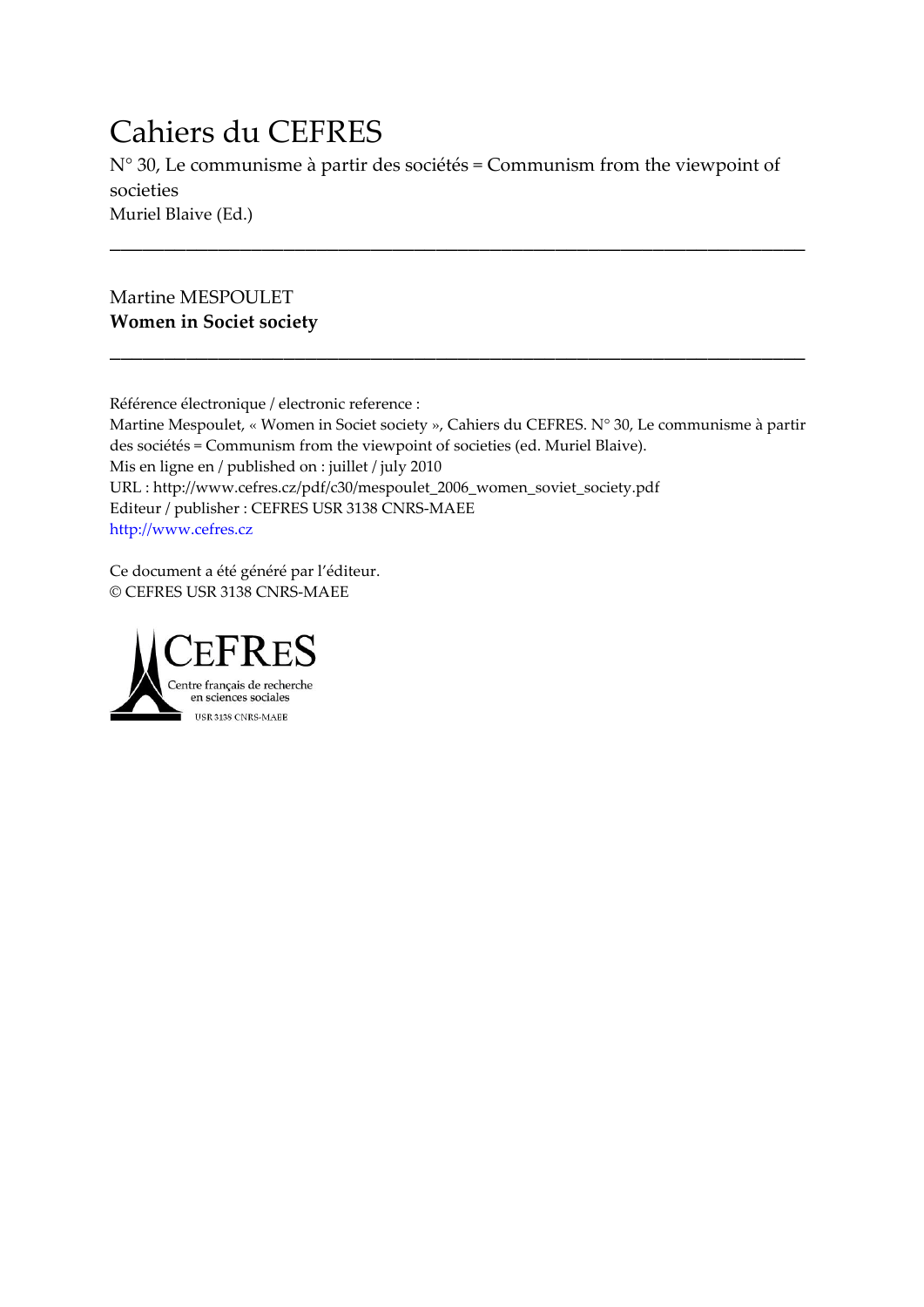## *Women in Soviet society* Martine Mespoulet

Participation by women in economic, social and political activity in Russia started to increase from the end of the [1](#page-1-0)9th century.<sup>1</sup> Many women campaigned for social and political change in their country and for emancipation in both private and public life. In this context, the Revolution in 1917 brought with it many hopes for them. Furthermore, after the Second World War the Soviet Union was characterised by a high rate of female economic activity and widespread participation by women in the education system.

This article will therefore attempt to explain what socialism brought for women in the USSR that was different. Did it transform their status in society? Was there development in the social relations between the sexes in the USSR between 1917 and 1991?

### *From theoretical debate to reality*

In the 1920s, communist activists, both men and women, advocated equality between the sexes in all areas of public and private life. $^2$  $^2$  In the tradition of Marxist writings, the Bolsheviks developed a set of conceptions concerning the emancipation of women in socialist society. Under socialism, a new life was going to transform the relations between the sexes. In particular, women were going to participate fully, on equal terms with men, in activities in the public sphere: work, political life and social activism. With this aim in mind, it was necessary to liberate them from domestic tasks by transferring the latter to the public sphere. Collective laundries, crèches and canteens employing women for pay would take care of the tasks that made up the domestic work previously done by women at home without pay.

By achieving the status of workers with pay, women would thus acquire genuine economic autonomy in relation to their husband and their family. The relations between the sexes would cease to be relationships of dependence and become relationships based on love and mutual respect. The marriage contract, which had effectively legalised a state of economic inequality, would become redundant. Men and women would live together in a "free union" and would be able to separate when they so wanted. No longer having either duties or an economic function, the family would eventually "fade away".

A decree was issued on equality between men and women as early as December 1917. The first Family Code was promulgated in 1918: religious marriage was abolished and only civil marriages were recognised. Illegitimate children were accorded the same rights as legitimate ones within a family. Divorce, which had been virtually inconceivable under the Tsar, became easy to obtain, on the basis of a simple registered application by one of the two spouses.

However, mentalities did not develop so quickly as the texts of laws. Indeed, the radicalism of the 1920s with regard to the family and relationships between the sexes is often exaggerated after the event. Lenin and the other Party leaders regarded the family primarily as a basic economic unit. The Soviet lawyers, for their part, felt that, in a period when the state did not yet have the means to ensure the wellbeing of its citizens, the family should continue to play an important role in this domain. In addition, from the end of the 1920s a change of attitude could be noted among the population as a whole and even among communist activists

<span id="page-1-0"></span> <sup>1</sup> Richard Stites, *Women's Liberation Movement* in *Russia. Feminism, Nihilism, and Bolshevism, 1860-1930,* 

<span id="page-1-1"></span>Princeton, Princeton University Press, 1978.<br><sup>2</sup> Women only constituted a small minority in the Party at this time.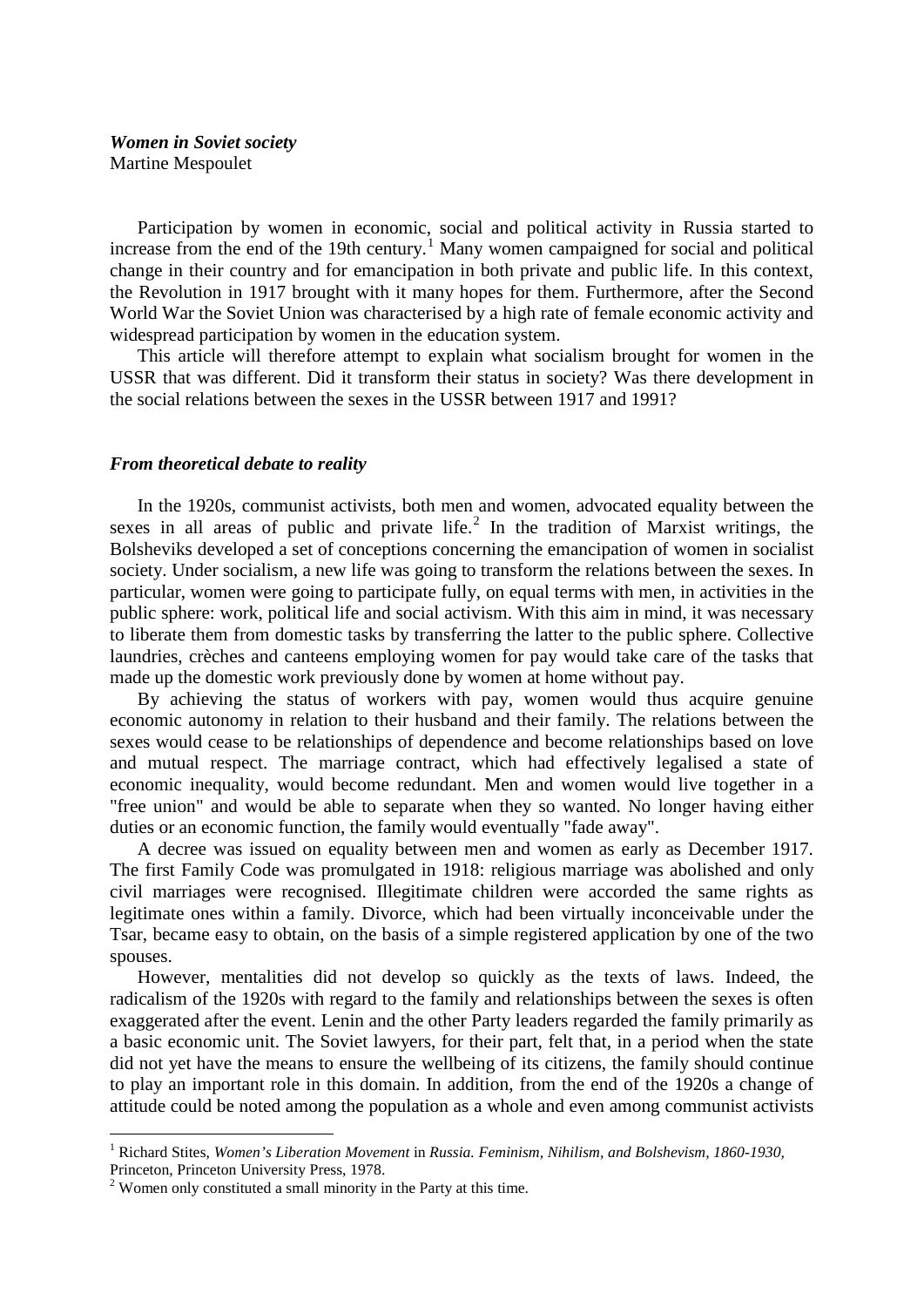themselves. A kind of weariness found expression among the population in the face of various social experiments, including those affecting the family and the private life of individuals. The various forms of disintegration of the family were perceived as a social evil and moral chaos by an increasingly large section of the population. The instability of unions was a burden on women's lives. In the newspapers, an increasing number of women called for the laws protecting marriage to be strengthened.

The employment situation was also difficult for women throughout the 1920s. In a period marked by a shortage of jobs and a high unemployment rate, they suffered the full force of competition from men and quite clearly played the role of a reserve pool of labour. Thus, after the civil war, thousands of female workers were brutally dismissed from their jobs in industry and transport in order to make way for men who had been demobilised. Between 1923 and 1928 the proportion of women working in industry fell considerably.

A de facto sexual discrimination in the labour market can be seen throughout the 1920s. At the beginning of the first five-year plan, in 1928-1929, the increase in employment globally principally favoured men. Factory bosses preferred to take on men rather than women. The local trade union offices had the same attitude. In addition, there was strong resistance to the idea of accepting women as apprentices. Against this background, talk about developing skills helped to reinforce the process of sexual discrimination in the labour market. The efforts made by the Party to reverse this trend had little effect due to strong resistance at the grass roots, especially from qualified male workers.

Independence in relation to their husband and freedom from housework were thus even more difficult to achieve for women since they were unable to enjoy real financial independence due to the lack of a job or a wage that would enable them to cope with the needs of everyday life. Prostitution and the large number of abandoned children were the consequence of this situation for women on their own.

#### *The invention of the "working mother"*

The 1930s were marked by a strong wave of industrialisation in the USSR. In 1930 the Party launched a major campaign to encourage women to join the workforce en masse: 473,000 women went to work in industry, four times more than the number of new female recruits in 1929. The following year there were 587,000 of them. Between 1929 and 1935 nearly four million women took up a paid job, 1.7 million of them in industry. They were mainly recruited to non-qualified posts. By 1935 they represented 42% of the industrial workforce.

The state planners reorganised in a bureaucratic way the division of work between the sexes in different branches of activity, following norms that had been fixed in advance.<sup>[3](#page-2-0)</sup> Female work groups inspected the factories in order to decide which work could be entrusted to women. Certain professions, certain jobs, even entire economic sectors, became domains that were largely reserved for women. The establishment of this sexual segregation at work was thus organised and planned by the state. According to Wendy Goldman, the establishment of a sexual segregation in the workforce, still visible today in the Russian economy, was essentially the result of the redistribution of roles implemented in the early  $1930s<sup>4</sup>$  $1930s<sup>4</sup>$  $1930s<sup>4</sup>$ 

Public debates about discrimination affecting women in the trade unions and in the workplace died away after 1933. In any case, after 1934 there was no longer any organisation

<span id="page-2-0"></span> <sup>3</sup> Wendy Goldman, *Women at the Gates: Gender and Industry in Stalin's Russia,* Cambridge, Cambridge University Press, 2002.

<span id="page-2-1"></span> $<sup>4</sup>$  Ibid.</sup>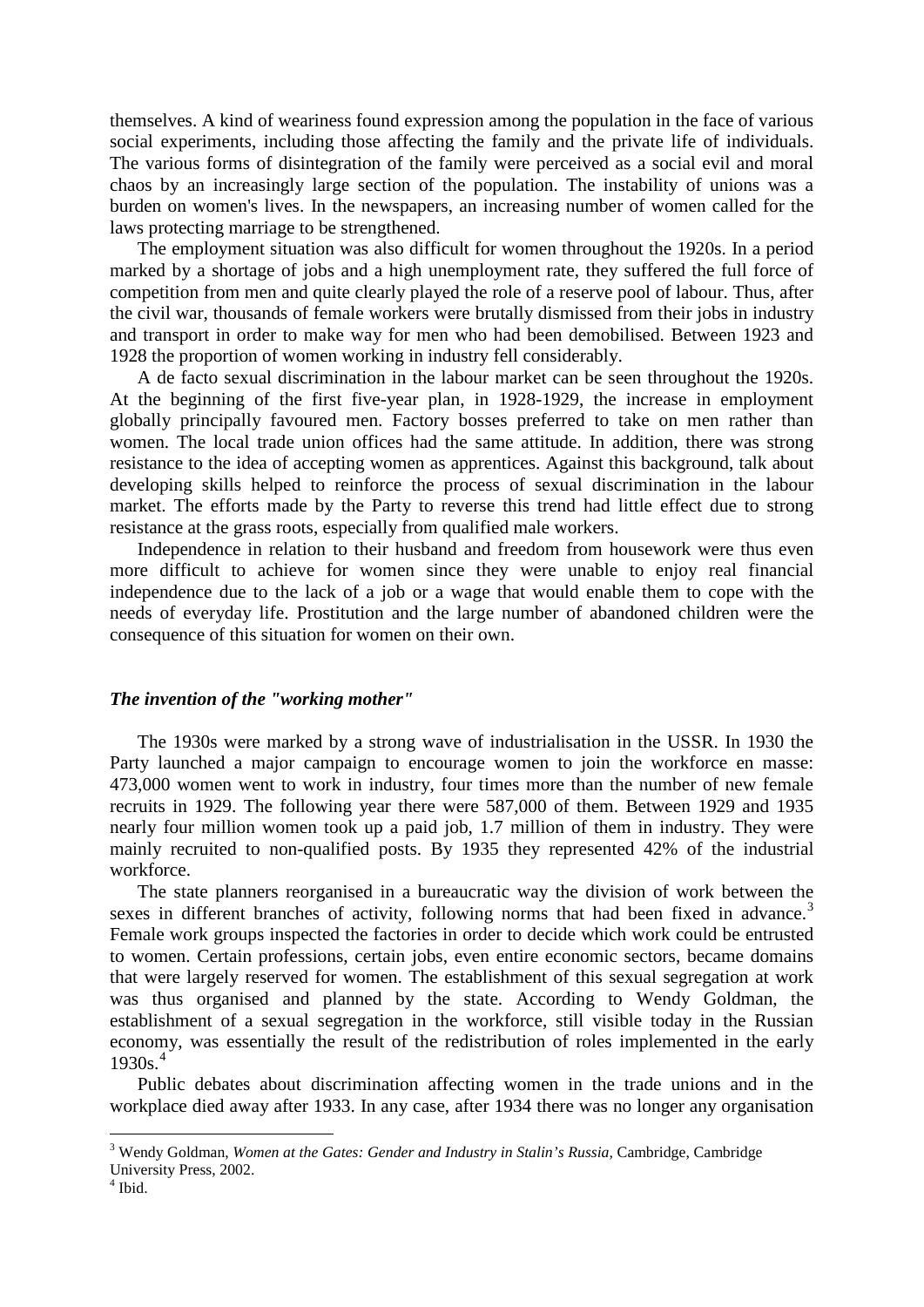likely to take an interest in the problems encountered by women at work. That year saw the disbanding of the Committee for the Improvement of the Living and Working Conditions of Working Women.<sup>[5](#page-3-0)</sup>

The 1930s also marked a turning-point in family policy. As a result of the drop in the birth rate and the slow population growth, the Soviet state introduced policies aimed at encouraging people to have children. A new concept appeared in the language used by political leaders and lawyers, that of the "strong socialist family", presented as a basic cell that was essential for the construction of socialism, and characterised by a stable marriage, a high fertility rate, and a reinforcement of parental authority. Abortion was forbidden in 1936, and divorce was made more difficult and more expensive. Women were encouraged to have many children while still going to work. Various measures were aimed at helping mothers, in particular taking a harder line in the law on alimony and an increase in benefits for large families. The strengthening of the family was interpreted as a step towards normality after an inevitable period of disorder in the post-revolutionary years.

In their analysis of the status of women in the Soviet era, Russian sociologists identify the 1930s as the period when the "basic contract between the genders in Soviet society" was signed,<sup>[6](#page-3-1)</sup> a contract that they characterised as that of the "working mother", who had to take on simultaneously a full working day, the upbringing of her children, and the organisation of everyday life.<sup>[7](#page-3-2)</sup> In the second half of the 1930s, the propaganda in favour of the family promoted the image of women as noble figures engaged in the construction of socialism. Women were praised for their sense of sacrifice and their capacity for resistance. In official speeches they were presented as pillars of the family.

However, the ambivalence of the political language used in relation to Soviet women at this period needs to be emphasised, for the measures taken, for example in the case of abortion, helped to make their life more difficult. Taking into account the fact that housing conditions and the provision of goods were not improving, the rise in the number of births meant at the same time an increase in the difficulties of everyday life for women. Consequently, in spite of the risks run by both women and doctors in contravening the law, backstreet abortions increased.

Women from working-class and rural families and those who were employed had particular difficulties in dealing with the problems of everyday life. The time they spent in trying to resolve these difficulties prevented them from taking an active part in the activities of social organisations or the Party. Thus the percentage of women in the Komsomol (34% in 1935) was twice as high as it was for women in the Party, because the former were mostly young women without any children. On the other hand, they did gain widespread access to the education system. Even there, however, a few reservations need to be made, as we will see later, when we analyse the type of posts they held afterwards when they entered the world of work.

## *The turning-point of the Second World War*

The Second World War cost the Soviet Union many human lives. With 27 million dead, its losses were greater than all the other combatant countries combined. An entire generation

<span id="page-3-1"></span><span id="page-3-0"></span><sup>&</sup>lt;sup>5</sup> The Zhenotdel, the women's department created by the Party in 1919, had already been closed down in 1930. <sup>6</sup> O.M. Zdravomyslova, *Sem'ia i obchtchestvo: gendernoe izmerenie rossiïskoï transformatsii* [The family and society: gender-based measures in Russian transformation], Moscow, USSR, 2003.<br><sup>7</sup> A.A. Temkinna, A. Rotkirkh, "Sovetskie gendernye kontrakty i ikh transformatsia v sovremennoï Rossii" [The

<span id="page-3-2"></span>contracts between the sexes in the USSR and their transformation in contemporary Russia]*, Sotsiologitcheskie issledovania,* no. 11, p. 4-14.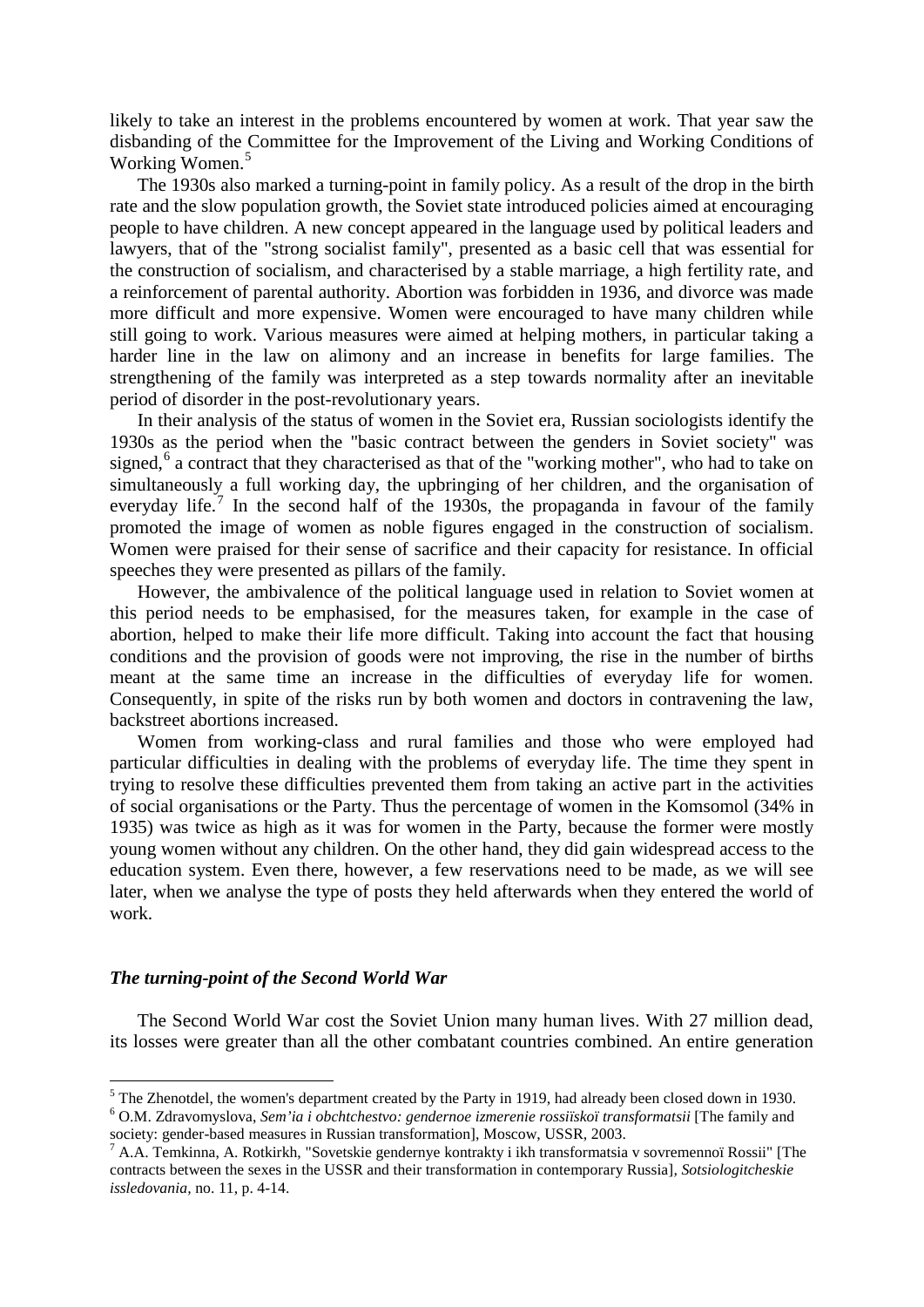of men was decimated, giving rise to a considerable imbalance between the male and female populations: in 1959 there were 20 million more men than women. The age bracket most affected was that of those in their thirties. After having participated to an enormous extent in the war effort, whether at the front, in enterprises or in agriculture, women thus found themselves playing an active role in the process of reconstruction when the war effort was over, which consolidated the position they had acquired during the war. They constituted 57% of the non-agricultural labour force in 1943, and over 80% of the labour force in the collective farms in 1945.

Their place in the active population was strengthened in the 1960s, when the USSR faced a severe shortage of labour together with a new increase in economic growth. In this situation women represented an important reserve of labour. In fact, of the 17 million people of working age who were fit to work and did not hold a paid post, more than 90% were women. However, many of them found themselves unable to work due to the shortage of crèches and other social services. Others calculated that it was more worth their while to cultivate the plot of family land than to take a job.

The expansion of the service sector that occurred at the end of the 1960s and during the 1970s began to draw them into the world of work, but the inequalities persisted. In spite of a substantial improvement in their level of education, women continued to do the least qualified and least paid jobs. In the 1980s there was a strong female presence in sectors such as health, education, retail sales and catering, where wages were 20 to 30% below the national average. They were over-represented in the lower levels of all sectors of activity and all branches of industry. More than 90% of the least well paid workers were women.

In spite of laws that officially favoured equality between the sexes and guaranteed female workers widespread protection, generous maternity leave, and obligatory breaks for young mothers to breastfeed their children, Soviet women were thus far from having equality with men in the world of work.

A survey published in 1974 in the journal *Sotsiologitcheskie issledovania* provides information on the role of women in the organization of the daily life of families at this period.[8](#page-4-0) At the beginning of the 1970s, in working-class and agricultural families, the husband still played the role of head of the family, but it was the wife who was responsible for the household budget and who held the purse strings. The reason was simple: it was she who took on the responsibilities for everyday life in the family, in particular activities related to securing supplies and spending time in queues.

In the households of the intelligentsia, the responsibilities were shared, but in the following way: the mistress of the house took care of everyday expenditure, while the husband took decisions on larger items of expenditure or the choice of where to go on holiday. Responsibilities connected with education, such as taking the children to school or keeping an eye on their school work, seem to have fallen mainly on the women. However, as in West European countries, there was a tendency for this situation to develop towards a greater sharing with young couples.

Basing themselves on surveys on the way families made use of the time available to them, L.A. Gordon, E.V. Klopov and L.A. Onikov, in a work published in 1[9](#page-4-1)77,<sup>9</sup> studied the development of the differences between the burden of work on the sexes between 1923 and 1970, making a distinction between work in production and domestic work. In spite of an overall reduction in the time spent each week on domestic work over the period studied, they were forced to conclude that this reduction was not very great, since the domestic burden

 <sup>8</sup> *Sotsiologitcheskie issledovania*, no. 1, 1974. Survey carried out with 470 families in Moscow.

<span id="page-4-1"></span><span id="page-4-0"></span><sup>9</sup> L.A. Gordon, E.V. Klopov, L.A. Onikov, *Tcherty sotsialistitcheskogo obraza jizni. Byt gorodskikh rabotchikh vtchera, segodnia, zavtra,* [Characteristics of the socialist way of life. The everyday life of urban workers yesterday, today and tomorrow] Moscow, Znanie, 1977.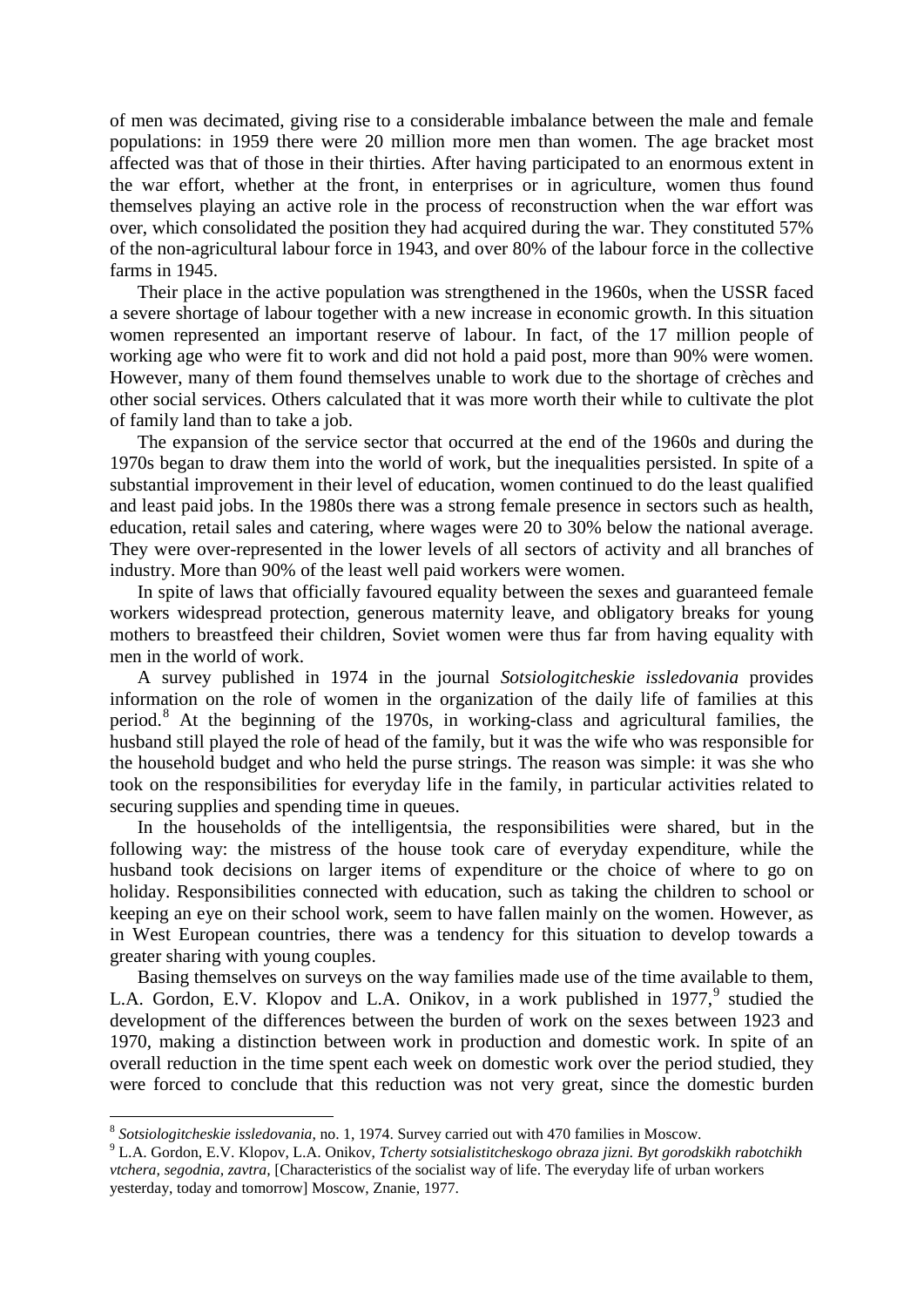represented 34 hours per week for a woman who worked in 1923-1924 and 27 hours from the mid-1960s, and, for a man, 13 hours per week in 1923-1924, 12 hours from the 1930s to the mid-1960s, and 10 hours at the end of the 1960s.

In addition, the difference between the sexes remained considerable, because the domestic burden was 2.6 times as heavy for men as for women in 1923-1924, and was still 2.7 times as much at the end of the 1960s. This led the authors of the study to conclude, "For the majority of women who have a family and work, especially for those who have children that have not yet reached adulthood, the burden of domestic work remains approximately the same as in the past, 30 to 35 hours per week, and, as in the past, it is 2 to 3 times as high as the domestic activity of men." To this needed to be added the differences based on the social group and education of the women. The lower these were, the greater was the domestic burden.

It is interesting to note that these figures relating to the time spent on domestic tasks in the USSR in 1970 were very close to those published only slightly later for France, in 1974.<sup>[10](#page-5-0)</sup> In France, men devoted 10 hours a week to domestic work (as in the USSR in 1970), and women 28 hours (27 hours in the USSR). The total burden of weekly work was 66 hours for women in France (65 hours in the USSR) and 57 hours for men (51 hours in the USSR). These figures thus put into perspective the official line on the superiority of the socialist system in this respect. In reality, the model of the "working mother" meant working days that were long and hard for Soviet women.

The much-vaunted equality between the sexes cannot be evaluated simply on the basis of the legal and professional status of women. It also needs to be measured in the conditions of everyday life. Thus, the more housing becomes cramped, the greater the difficulty of domestic tasks, especially cleaning and tidying; the further shops are away from housing, the greater the burden in terms of journey times. In this respect, the development of collective services was not sufficient to promote equality between the sexes in the division of domestic tasks in the USSR. In addition, men still had an image of women as mistresses of the household who relieved them of domestic responsibilities. In a study carried out in the early 1970s, 20% of women said they found difficulty in reconciling their role of mother and the upbringing of their children with their professional activity; 52% declared that their situation was "bearable", which seems to be a euphemism, a conventional response.<sup>[11](#page-5-1)</sup>

The socialisation of the means of production was insufficient to create equality between the sexes in the USSR. In fact, state policy consisted mainly of extending maternity leave and promoting a more flexible organisation of working hours for working mothers.

The difficulty women have had in reconciling their roles in the private and public spheres can be seen very clearly in their low rate of representation in political bodies. In 1990, only 2 to 3% of women were members of bodies that took decisions of a political nature. As for the Communist Party, women represented 7.4% of its members in 1920, 14.8% in 1937, 19.7% in 1957, and 20.9% in 1967. In the latter year, they made up 2.8% of the members of the Central Committee. As for the Politburo and the Secretariat of the Central Committee, they were exclusively male bodies.<sup>[12](#page-5-2)</sup> The same phenomenon is to be found at the local level. At the end of the 1980s, women represented 7% of the secretariats of the regional Party committees, although they made up 29% of Party members.

## *Conclusion*

<span id="page-5-0"></span> <sup>10</sup> Anne Chadeau, Annie Fouquet, "Peut-on mesurer le travail domestique?", *Economie et statistique,* no. 136, 1981, pp. 29-43.<br><sup>11</sup> See A.A. Temkinna, A. Rotkirkh, op. cit.<br><sup>12</sup> *Izvestia, 2 July 1988. See also G. Sillaste, "Jenchtchiny v KPSS i vne partii" [Women in the Communist Party* 

<span id="page-5-1"></span>

<span id="page-5-2"></span>of the USSR and outside the Party], *Polititcheskaïa sotsiologia,* no. 3, 1991.